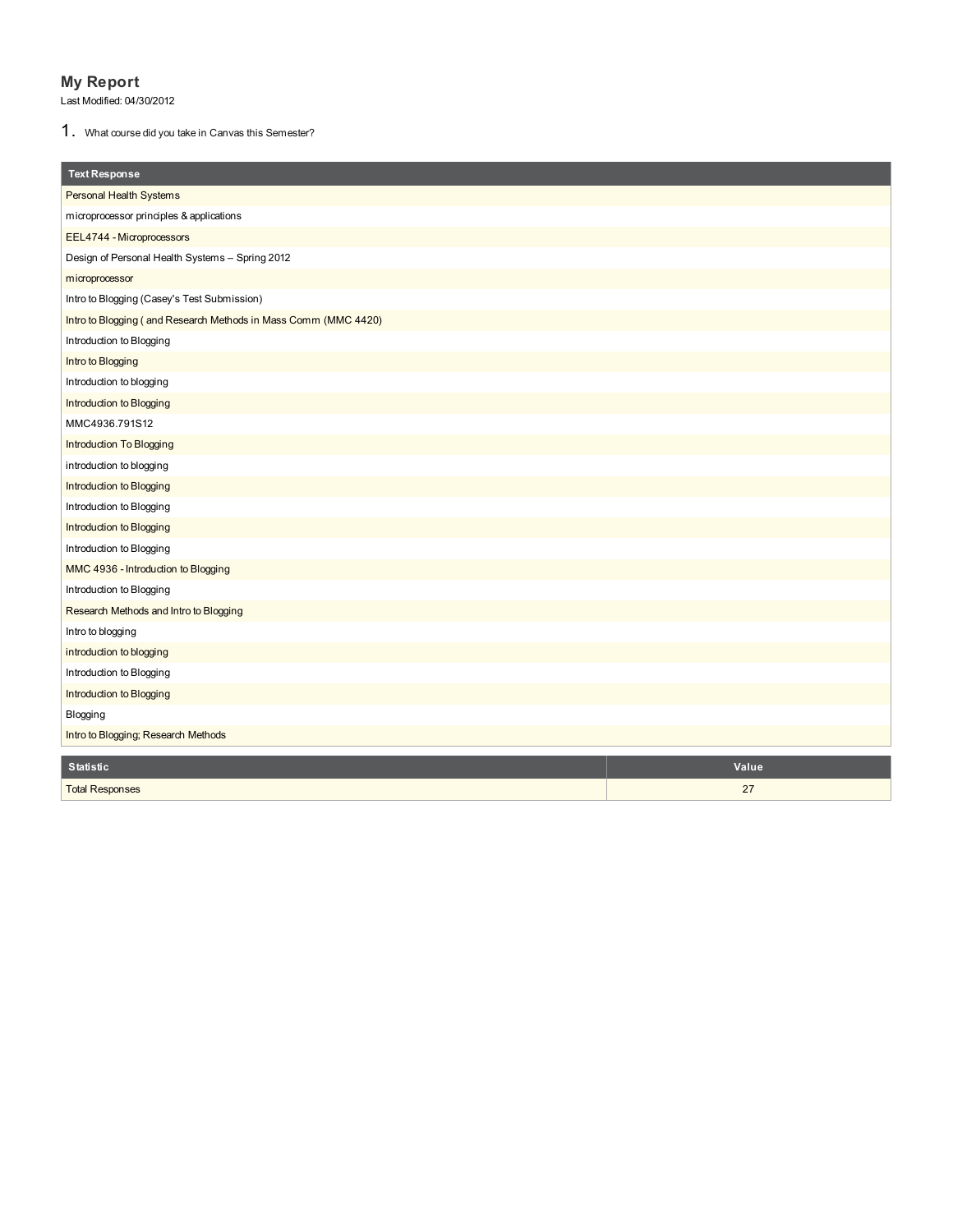### 2. Please share your opinion of Canvas as you experienced it this semester.

|   | $#$ Question                                                                                      | Very Poor   Poor   Middle   Good |   |    |    | Very Good Responses | <b>Mean</b> |
|---|---------------------------------------------------------------------------------------------------|----------------------------------|---|----|----|---------------------|-------------|
|   | How would you rate your overall experience with Canvas?                                           |                                  | 6 | 16 | 22 | 46                  | 4.24        |
| 2 | How would you rate Canvas for communicating with your instructor and dassmates?                   |                                  |   | 9  | 29 | 46                  | 4.37        |
| 3 | How would you rate Canvas for submitting course assignments and activities?                       |                                  |   |    | 31 | 46                  | 4.46        |
|   | How would you rate Canvas for receiving lessons, including lectures and other prepared materials? |                                  |   |    | 25 | 46                  | 4.26        |

| <b>Statistic</b>             | How would you rate your<br>overall experience with<br>Canvas? | How would you rate Canvas for<br>communicating with your instructor<br>and classmates? | How would you rate Canvas for<br>submitting course assignments<br>and activities? | How would you rate Canvas for receiving<br>lessons, including lectures and other<br>prepared materials? |
|------------------------------|---------------------------------------------------------------|----------------------------------------------------------------------------------------|-----------------------------------------------------------------------------------|---------------------------------------------------------------------------------------------------------|
| Min Value                    |                                                               |                                                                                        |                                                                                   |                                                                                                         |
| Max Value                    | 5                                                             | 5                                                                                      | 5                                                                                 | 5                                                                                                       |
| Mean                         | 4.24                                                          | 4.37                                                                                   | 4.46                                                                              | 4.26                                                                                                    |
| Variance                     | 0.85                                                          | 0.99                                                                                   | 0.83                                                                              | 0.95                                                                                                    |
| Standard<br><b>Deviation</b> | 0.92                                                          | 1.00                                                                                   | 0.91                                                                              | 0.98                                                                                                    |
| Total<br>Responses           | 46                                                            | 46                                                                                     | 46                                                                                | 46                                                                                                      |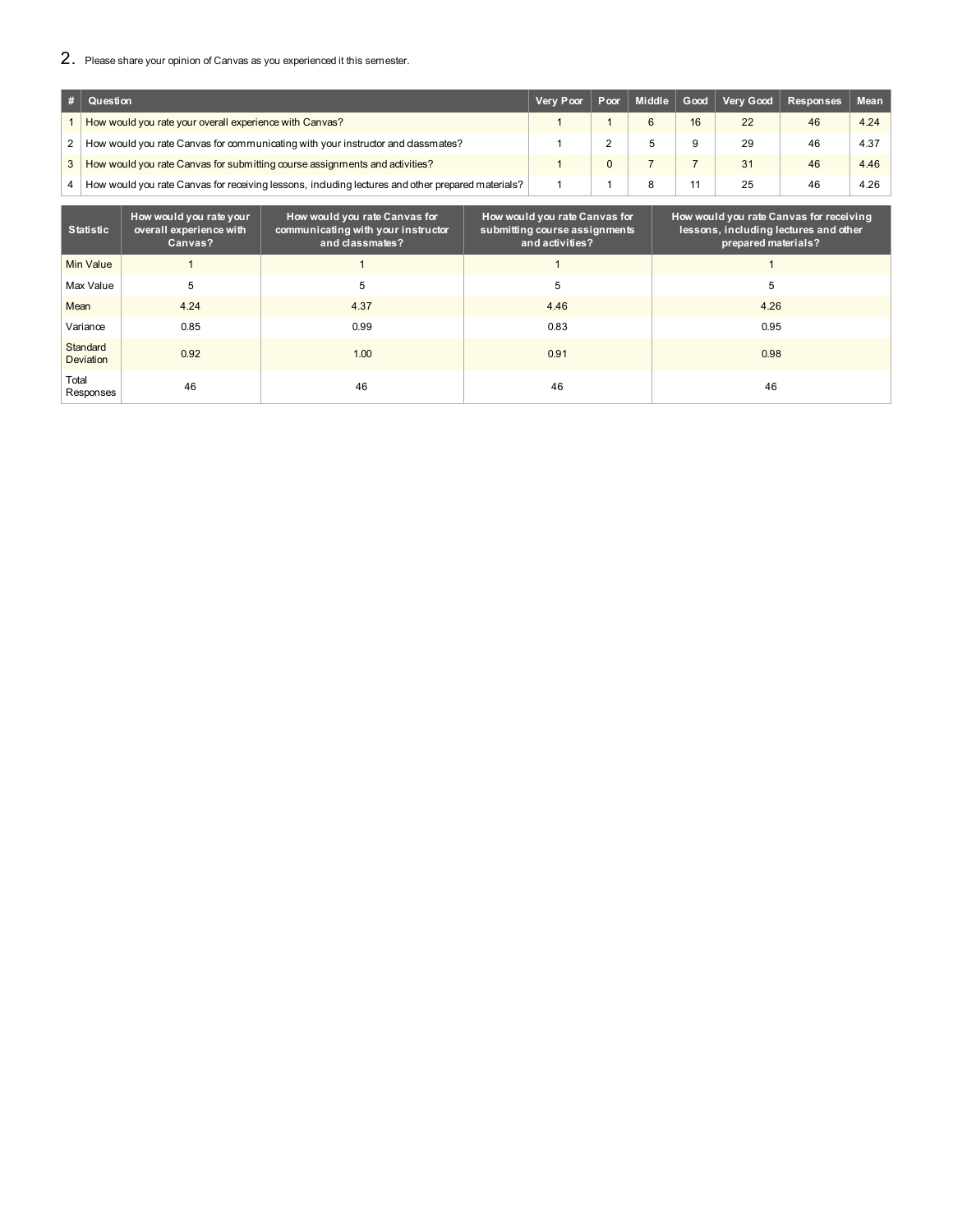# 3. Click to write the question text

| #    | Question                                                                     |                                                                           | Canvas<br>Clearly<br>Superior | Canvas<br>somewhat<br>superior | No Significant<br><b>Difference</b> | <b>Blackboard</b><br>somewhat superior | <b>Blackboard</b><br><b>Clearly Superior</b> | <b>Responses</b> | <b>Mean</b> |
|------|------------------------------------------------------------------------------|---------------------------------------------------------------------------|-------------------------------|--------------------------------|-------------------------------------|----------------------------------------|----------------------------------------------|------------------|-------------|
|      | Compared to Blackboard, how would you rate<br>Canvas as a learning platform? |                                                                           | 19                            | 15                             | 3                                   | 8                                      |                                              | 46               | 2.07        |
|      |                                                                              |                                                                           |                               |                                |                                     |                                        |                                              |                  |             |
|      | <b>Statistic</b>                                                             | Compared to Blackboard, how would you rate Canvas as a learning platform? |                               |                                |                                     |                                        |                                              |                  |             |
|      | Min Value                                                                    |                                                                           |                               |                                |                                     |                                        |                                              |                  |             |
|      | Max Value                                                                    | 5                                                                         |                               |                                |                                     |                                        |                                              |                  |             |
| Mean |                                                                              | 2.07                                                                      |                               |                                |                                     |                                        |                                              |                  |             |
|      | Variance                                                                     | 1.40                                                                      |                               |                                |                                     |                                        |                                              |                  |             |
|      | <b>Standard Deviation</b>                                                    |                                                                           | 1.18                          |                                |                                     |                                        |                                              |                  |             |
|      | <b>Total Responses</b>                                                       | 46                                                                        |                               |                                |                                     |                                        |                                              |                  |             |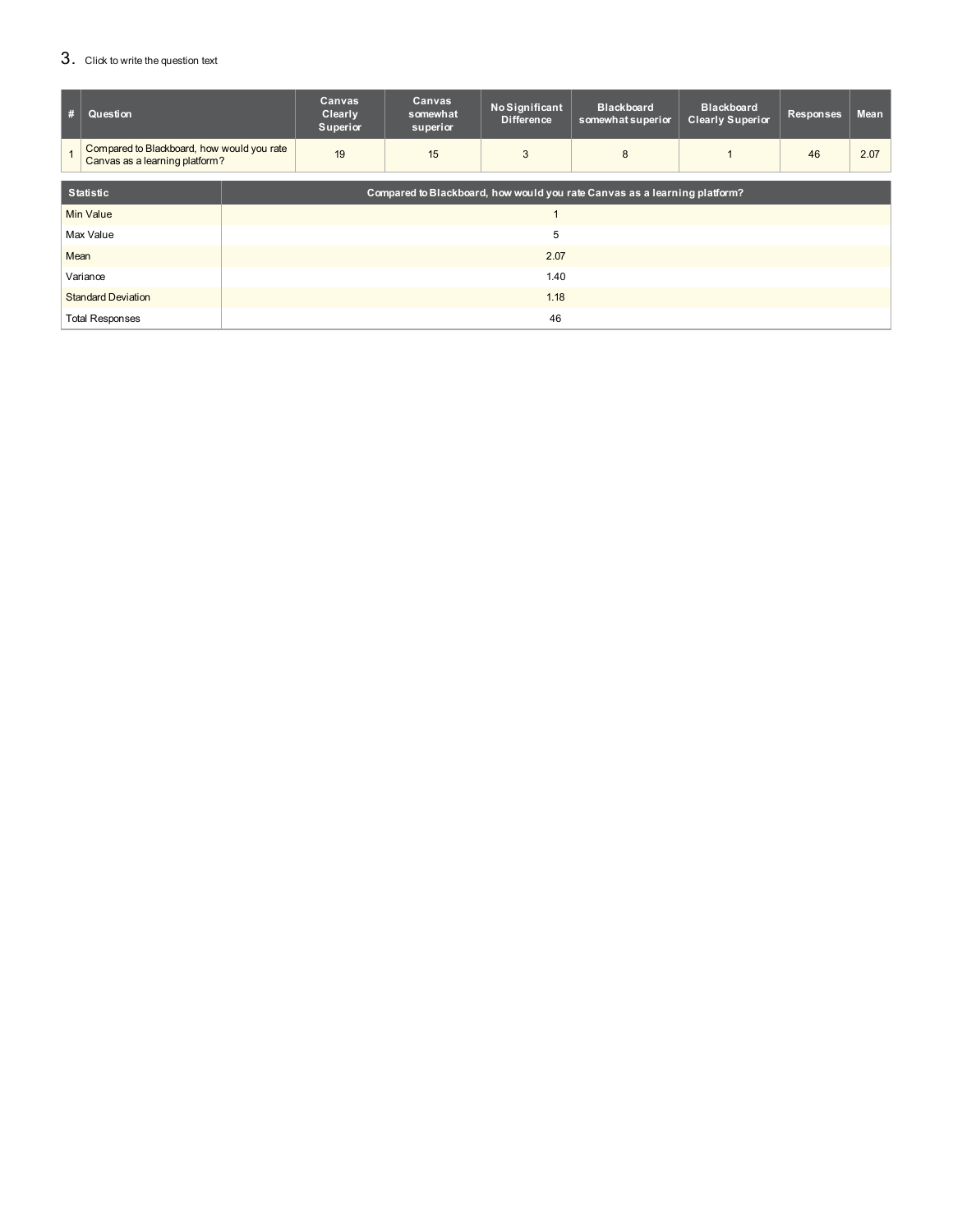#### 4. Have you had any problems or difficulties with Canvas?

| <b>Text Response</b>                                                                                                                                                                                                                                                                         |       |  |  |  |
|----------------------------------------------------------------------------------------------------------------------------------------------------------------------------------------------------------------------------------------------------------------------------------------------|-------|--|--|--|
| Absolutely not                                                                                                                                                                                                                                                                               |       |  |  |  |
| Not at all                                                                                                                                                                                                                                                                                   |       |  |  |  |
| yes                                                                                                                                                                                                                                                                                          |       |  |  |  |
| no                                                                                                                                                                                                                                                                                           |       |  |  |  |
| Assisnment being turned in other way. Have a hard time navigating to find certain pages.                                                                                                                                                                                                     |       |  |  |  |
| No major difficulties on my end.                                                                                                                                                                                                                                                             |       |  |  |  |
| It is difficult to navigate.                                                                                                                                                                                                                                                                 |       |  |  |  |
| Yes                                                                                                                                                                                                                                                                                          |       |  |  |  |
| no                                                                                                                                                                                                                                                                                           |       |  |  |  |
| The multiple 'assignments' tabs (horizontal & vertical) did not link to the same location, and I was confused                                                                                                                                                                                |       |  |  |  |
| Sometimes the preview for powerpoints would freeze                                                                                                                                                                                                                                           |       |  |  |  |
| No. It is a good product.                                                                                                                                                                                                                                                                    |       |  |  |  |
| test post; please delete                                                                                                                                                                                                                                                                     |       |  |  |  |
| No                                                                                                                                                                                                                                                                                           |       |  |  |  |
| The "Grades" page could use a key. There are many symbols that I do not know the meaning of utilized.                                                                                                                                                                                        |       |  |  |  |
| Yes, signing in from the blackboard home page is near impossible. I always have to find a direct link to my dass page.                                                                                                                                                                       |       |  |  |  |
| Because I was taking two dasses through canvas it became confusing at times. It was annoying how canvas would combine all my "upcoming" assignments with both dasses. There<br>shold be some calendar-like tool which could allow the user to see there assignments from a farther distance. |       |  |  |  |
| I had problems with assignments showing up on canvas                                                                                                                                                                                                                                         |       |  |  |  |
| None at all                                                                                                                                                                                                                                                                                  |       |  |  |  |
| No.                                                                                                                                                                                                                                                                                          |       |  |  |  |
| At first it was a little difficult to navigate, but I picked it up pretty quickly. It was difficult to return to the main "news feed" after I had navigated away from it.                                                                                                                    |       |  |  |  |
| I have had no problems with Canvas                                                                                                                                                                                                                                                           |       |  |  |  |
| <b>NONE</b>                                                                                                                                                                                                                                                                                  |       |  |  |  |
| None at all!                                                                                                                                                                                                                                                                                 |       |  |  |  |
| A little difficult to navigate throughout at first.                                                                                                                                                                                                                                          |       |  |  |  |
| Just confusing at first                                                                                                                                                                                                                                                                      |       |  |  |  |
| I could not find the link to submit some assignments                                                                                                                                                                                                                                         |       |  |  |  |
| No                                                                                                                                                                                                                                                                                           |       |  |  |  |
| not that I can recall.                                                                                                                                                                                                                                                                       |       |  |  |  |
| It is a lot slower to load than Blackboard.                                                                                                                                                                                                                                                  |       |  |  |  |
| No.                                                                                                                                                                                                                                                                                          |       |  |  |  |
| The only problem I have experienced is the limit to the number of words you can type in the comment area when submitting an assignment.                                                                                                                                                      |       |  |  |  |
| no                                                                                                                                                                                                                                                                                           |       |  |  |  |
| None                                                                                                                                                                                                                                                                                         |       |  |  |  |
| Not at all.                                                                                                                                                                                                                                                                                  |       |  |  |  |
| The only problem was I felt overwhelmed when I first used it and I had to log out to go into Blackboard to get my emails.                                                                                                                                                                    |       |  |  |  |
| I once was unable to submit an assignment                                                                                                                                                                                                                                                    |       |  |  |  |
| No                                                                                                                                                                                                                                                                                           |       |  |  |  |
| Yes, it was difficult to keep up with posted assignments, as they were muddled in between announcements and discussion board posts.                                                                                                                                                          |       |  |  |  |
| no                                                                                                                                                                                                                                                                                           |       |  |  |  |
| Yes, attached a documentand submitted it, but it didn't go through. I also find it difficult to find the lessons.                                                                                                                                                                            |       |  |  |  |
| Just one. Sometimes I had a hard time pasting my links when turning in my assiments.                                                                                                                                                                                                         |       |  |  |  |
| A little difficult to navigate at first.                                                                                                                                                                                                                                                     |       |  |  |  |
| I withdrew from Research Methods early in the semester and am still receiving course materials/messages while both the instructor and I are showing I withdrew from the course                                                                                                               |       |  |  |  |
| <b>Statistic</b>                                                                                                                                                                                                                                                                             | Value |  |  |  |
| <b>Total Responses</b>                                                                                                                                                                                                                                                                       | 44    |  |  |  |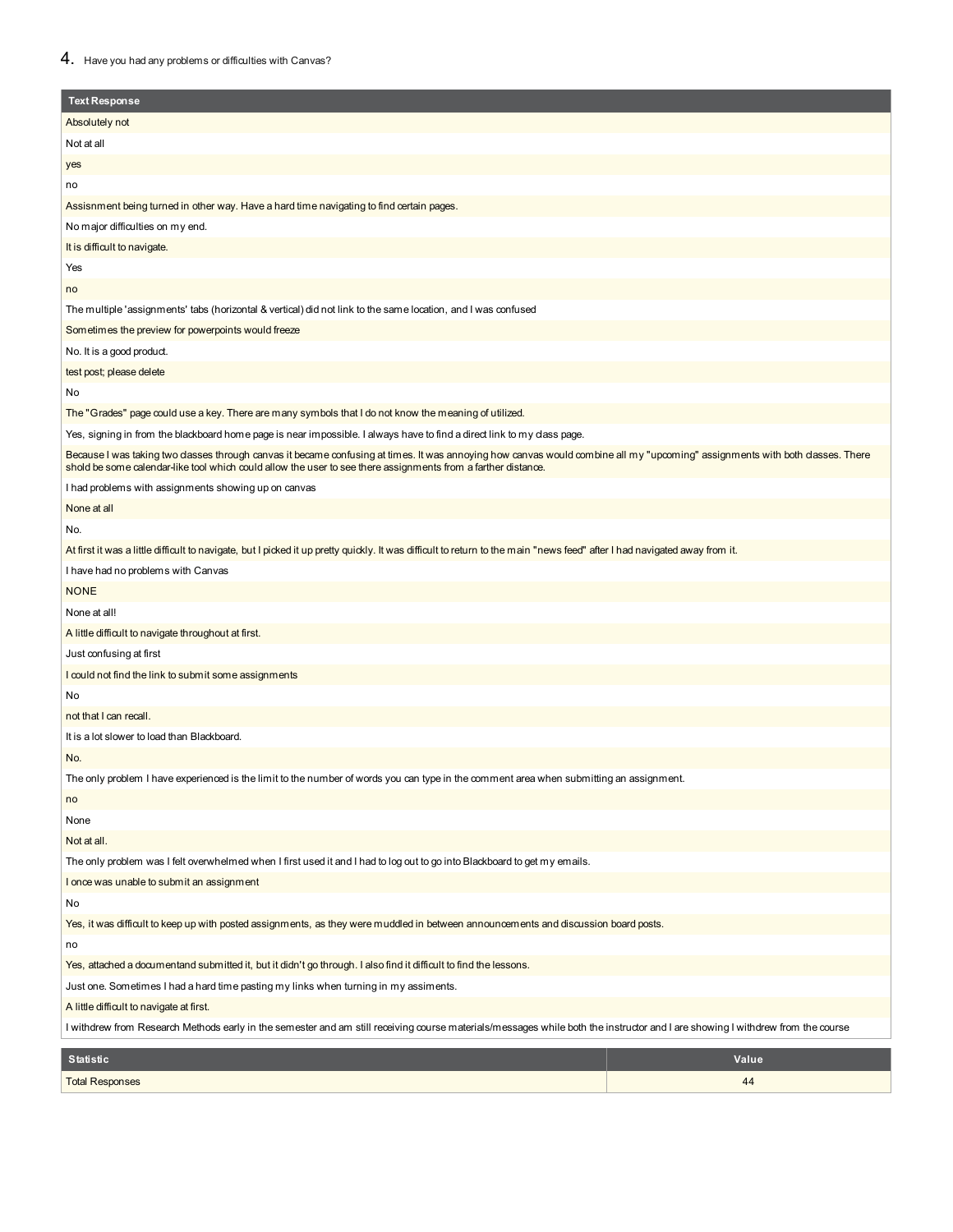#### 5. What is your favorite feature in Canvas?

| <b>Text Response</b>                                                                                                                                                                  |       |  |  |  |
|---------------------------------------------------------------------------------------------------------------------------------------------------------------------------------------|-------|--|--|--|
| The ability to see upcoming assignments and the dean look of it.                                                                                                                      |       |  |  |  |
| User interface.                                                                                                                                                                       |       |  |  |  |
| there's an app for . it could be used on iPhone.                                                                                                                                      |       |  |  |  |
| less options. blackboard has too many places for you to look for things. better at organization and reminders. better at seeing whats due.                                            |       |  |  |  |
| The look and interface.                                                                                                                                                               |       |  |  |  |
| I love how you can adjust when and how much you get email notifications, it has certainly saved me when I have completely forgot about a quiz or a paper due.                         |       |  |  |  |
| I dont have one.                                                                                                                                                                      |       |  |  |  |
| Making wiki pages                                                                                                                                                                     |       |  |  |  |
| nothing                                                                                                                                                                               |       |  |  |  |
| assignment uploading very much improved over BB                                                                                                                                       |       |  |  |  |
| "what-if" scores and the grades section in general                                                                                                                                    |       |  |  |  |
| The chat feature. The clearly being able to see what is due next.                                                                                                                     |       |  |  |  |
| test post; please delete                                                                                                                                                              |       |  |  |  |
| Having an inbox                                                                                                                                                                       |       |  |  |  |
| Not as duttered as Blackboard.                                                                                                                                                        |       |  |  |  |
| Discussion boards!                                                                                                                                                                    |       |  |  |  |
| The layout makes it easy to move through quickly.                                                                                                                                     |       |  |  |  |
| The reminder "to do" list                                                                                                                                                             |       |  |  |  |
| Assignment due dates popping up. Made it easier to keep track of when assignments were due.                                                                                           |       |  |  |  |
| The ability to message your professor or classmates right there, instead of emailing. It was convenient and my professors always answered faster.                                     |       |  |  |  |
| I really like the main "news feed" on the opening screen. I also really liked the "upcoming," "due today," "past due," and "recent feedback" along the right hand side of the screen. |       |  |  |  |
| The layout. Very easy to navigate.                                                                                                                                                    |       |  |  |  |
| HOW EVERYTHING IS LABELED AT THE TOP OF THE SCREN                                                                                                                                     |       |  |  |  |
| I really like that the upcoming assignments are featured on the right sidebar with the due dates underneath.                                                                          |       |  |  |  |
| The grade calculation is much more simplistic to know where you stand with your grade and that it engaged students and the professor.                                                 |       |  |  |  |
| i like how easy it is with the discussion boards to get questions answered                                                                                                            |       |  |  |  |
| discussions                                                                                                                                                                           |       |  |  |  |
| It organizes all your assignments and posts grades more quickly in an easier format than blackboard.                                                                                  |       |  |  |  |
| I think that viewing and submitting assignments was a very easy process.                                                                                                              |       |  |  |  |
| The interface is much more user-friendly.                                                                                                                                             |       |  |  |  |
| Being able to see what is due easily.                                                                                                                                                 |       |  |  |  |
| I really felt the upcoming assignment tab was very helpful. Being a college student and having so many things due, a little reminder is very advantageous.                            |       |  |  |  |
| ease of turning assignments in                                                                                                                                                        |       |  |  |  |
| "To Do" and "Coming Up" taskbars help you stay current with course schedule                                                                                                           |       |  |  |  |
| What-If function in Grades & To Do list                                                                                                                                               |       |  |  |  |
| Accessibility and its easy to read layout, the calendaring system and how easy it is to see what is due and when.                                                                     |       |  |  |  |
| Knowing what is an upcoming assignment and what I have completed                                                                                                                      |       |  |  |  |
| Easy to submit work                                                                                                                                                                   |       |  |  |  |
| It was very easy to submit assignments.                                                                                                                                               |       |  |  |  |
| inbox                                                                                                                                                                                 |       |  |  |  |
| I like the assignments feature because it is all organized.                                                                                                                           |       |  |  |  |
| l loved the way the I was able to communicate with the rest of the dass as well as the teacher. It made it feel more like a real dass.                                                |       |  |  |  |
| The discussion board.                                                                                                                                                                 |       |  |  |  |
| The messaging and the assignment (to turn in) schedule                                                                                                                                |       |  |  |  |
| <b>Statistic</b>                                                                                                                                                                      | Value |  |  |  |
| <b>Total Responses</b>                                                                                                                                                                | 44    |  |  |  |

Total Responses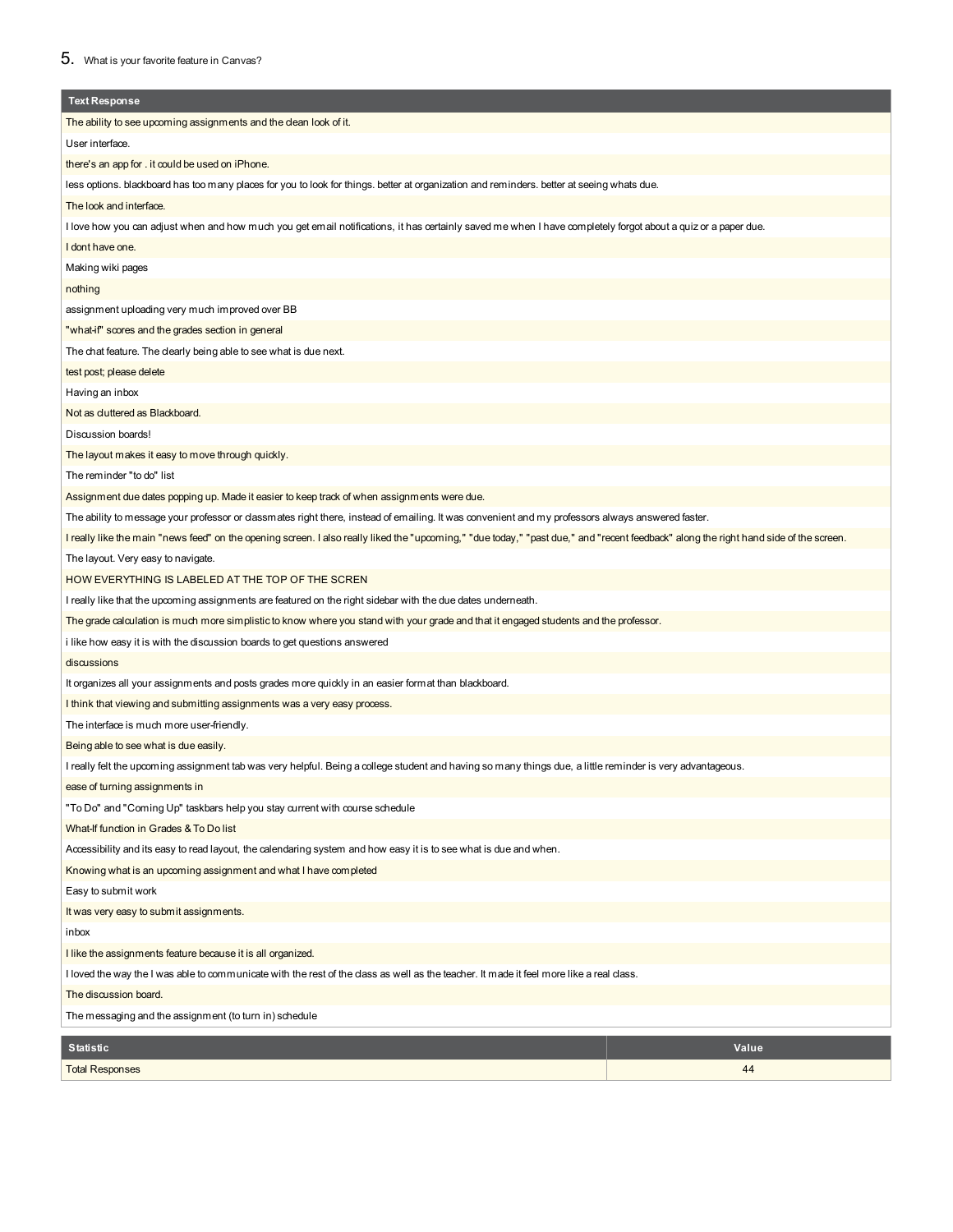| <b>Text Response</b>                                                                                                                                                                                                                                                                         |  |  |  |  |  |
|----------------------------------------------------------------------------------------------------------------------------------------------------------------------------------------------------------------------------------------------------------------------------------------------|--|--|--|--|--|
| The confusion at first from the home page announcements and the dass pages but that is only there because i am only registered for one dass so sometimes it seems like everything is<br>in two places. Also, the pages tab was difficult to understand at first.                             |  |  |  |  |  |
| none                                                                                                                                                                                                                                                                                         |  |  |  |  |  |
| that comments display newest first. every other place on the internet shows the oldest comment at the top.                                                                                                                                                                                   |  |  |  |  |  |
| Navigating.                                                                                                                                                                                                                                                                                  |  |  |  |  |  |
| If there is group assignments for other people it will still notify you for overdue assignments when they were never your assignment.                                                                                                                                                        |  |  |  |  |  |
| It is a pain to navigate to the assignments section and I really dont like the fact that they are ripping facebook, another stupid invention!                                                                                                                                                |  |  |  |  |  |
| Too many tabs                                                                                                                                                                                                                                                                                |  |  |  |  |  |
| assignments and calendar doesn't seem to work well enough                                                                                                                                                                                                                                    |  |  |  |  |  |
| facebook-like style updates                                                                                                                                                                                                                                                                  |  |  |  |  |  |
| test post; please delete                                                                                                                                                                                                                                                                     |  |  |  |  |  |
| It sent me too many emails                                                                                                                                                                                                                                                                   |  |  |  |  |  |
| It is kind of difficult to send messages to classmates.                                                                                                                                                                                                                                      |  |  |  |  |  |
| I think the e-mail/ message system could be better                                                                                                                                                                                                                                           |  |  |  |  |  |
| Because I was taking two dasses through canvas it became confusing at times. It was annoying how canvas would combine all my "upcoming" assignments with both dasses. There<br>shold be some calendar-like tool which could allow the user to see there assignments from a farther distance. |  |  |  |  |  |
| The toggle between dasses should have been more distinct                                                                                                                                                                                                                                     |  |  |  |  |  |
| I honestly have no complaints.                                                                                                                                                                                                                                                               |  |  |  |  |  |
| There's nothing that I hated.                                                                                                                                                                                                                                                                |  |  |  |  |  |
| This question is posted twice, but I have another favorite. I really like the navigation along the top. It was the same on every page and following a tab didn't open a new window with<br>separate navigation like in Blackboard.                                                           |  |  |  |  |  |
| The grading page gets a little confusing.                                                                                                                                                                                                                                                    |  |  |  |  |  |
| NONE                                                                                                                                                                                                                                                                                         |  |  |  |  |  |
| Nothing! I loved Canvas.                                                                                                                                                                                                                                                                     |  |  |  |  |  |
| There is no where to navigate to your usf email.                                                                                                                                                                                                                                             |  |  |  |  |  |
| signing up for it in the beggining                                                                                                                                                                                                                                                           |  |  |  |  |  |
| links to past assignments                                                                                                                                                                                                                                                                    |  |  |  |  |  |
| Nothing                                                                                                                                                                                                                                                                                      |  |  |  |  |  |
| There wasn't anything in particular that I disliked.                                                                                                                                                                                                                                         |  |  |  |  |  |
| It has a slow load time.                                                                                                                                                                                                                                                                     |  |  |  |  |  |
| Nothing, really.                                                                                                                                                                                                                                                                             |  |  |  |  |  |
| Scrolling down so much instead of multiple pages.                                                                                                                                                                                                                                            |  |  |  |  |  |
| maybe the email part                                                                                                                                                                                                                                                                         |  |  |  |  |  |
| You have to dick on the 'Home' feature in order to access all the sections of the course, rather than have them at the top where they'd be more accessible                                                                                                                                   |  |  |  |  |  |
| N/A                                                                                                                                                                                                                                                                                          |  |  |  |  |  |
| Nothing really once you get used to it.                                                                                                                                                                                                                                                      |  |  |  |  |  |
| The communication with the inbox feature seemed a little weird, at times I thought I had a message and I didn't. I avoided sending messages because I didn't like that feature.                                                                                                              |  |  |  |  |  |
| Reading comments on grades                                                                                                                                                                                                                                                                   |  |  |  |  |  |
| I wish the home page was recent announcements.                                                                                                                                                                                                                                               |  |  |  |  |  |
| newsfeed order                                                                                                                                                                                                                                                                               |  |  |  |  |  |
| I don't like the lesson feature on canvas.                                                                                                                                                                                                                                                   |  |  |  |  |  |
| I had a hard time posting links sometimes                                                                                                                                                                                                                                                    |  |  |  |  |  |
| N/A                                                                                                                                                                                                                                                                                          |  |  |  |  |  |
| It seems not all announcement/messages/assignments being graded etc are being sent to my email every time                                                                                                                                                                                    |  |  |  |  |  |
| <b>Statistic</b><br>Value                                                                                                                                                                                                                                                                    |  |  |  |  |  |

 $41$ 

| <b>Total Responses</b> |
|------------------------|
|------------------------|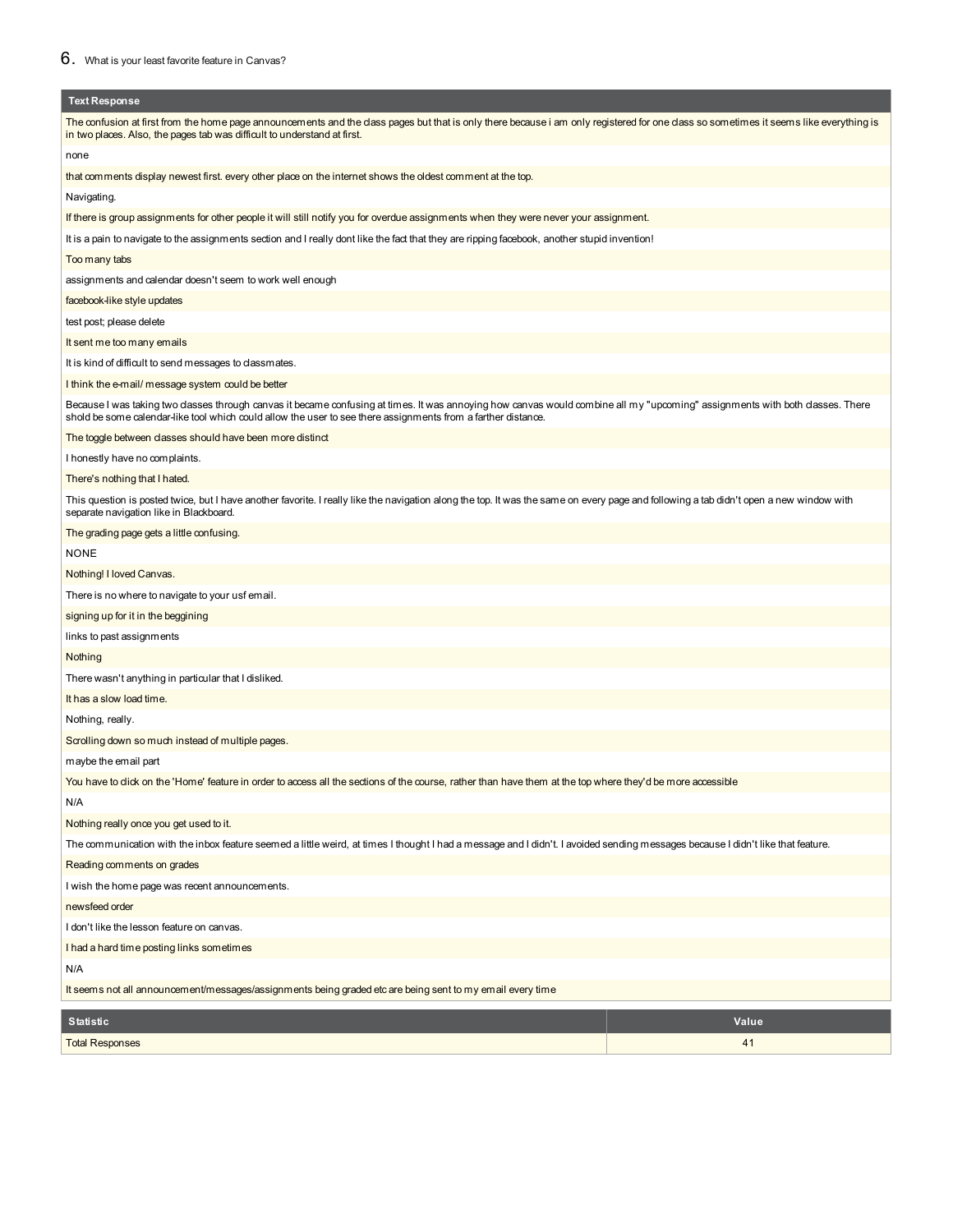| <b>Text Response</b>                                                                                                                                                                                                                                                                         |       |  |  |  |
|----------------------------------------------------------------------------------------------------------------------------------------------------------------------------------------------------------------------------------------------------------------------------------------------|-------|--|--|--|
| The ability to instantly add my class schedule/assignments in to my google calender/evernote/                                                                                                                                                                                                |       |  |  |  |
| no                                                                                                                                                                                                                                                                                           |       |  |  |  |
| maybe an even more modern theme. but it looks a lot better than blackboard as it is.                                                                                                                                                                                                         |       |  |  |  |
| Nope oh merge the blog with it so assignments are turned in.                                                                                                                                                                                                                                 |       |  |  |  |
| I would make it a little easier to navigate, but it is still better than blackboard in my mind.                                                                                                                                                                                              |       |  |  |  |
| You tried to make its too pretty and loss all of the functionality and simplicity of blackboard.                                                                                                                                                                                             |       |  |  |  |
| Yes                                                                                                                                                                                                                                                                                          |       |  |  |  |
| It might be best to simplify a bit. Most of these functions will go unused and just confuse.                                                                                                                                                                                                 |       |  |  |  |
| not as far as i know of                                                                                                                                                                                                                                                                      |       |  |  |  |
| test post; please delete                                                                                                                                                                                                                                                                     |       |  |  |  |
| no                                                                                                                                                                                                                                                                                           |       |  |  |  |
| Features mentioned above.                                                                                                                                                                                                                                                                    |       |  |  |  |
| The course home pages are a little lacking.                                                                                                                                                                                                                                                  |       |  |  |  |
| Because I was taking two dasses through canvas it became confusing at times. It was annoying how canvas would combine all my "upcoming" assignments with both dasses. There<br>shold be some calendar-like tool which could allow the user to see there assignments from a farther distance. |       |  |  |  |
| Nope                                                                                                                                                                                                                                                                                         |       |  |  |  |
| Not that I can think of.                                                                                                                                                                                                                                                                     |       |  |  |  |
| No.                                                                                                                                                                                                                                                                                          |       |  |  |  |
| I noticed when I hit the home tab in the navigation bar, it took me to the very first lesson we had. It would have made more sense to me if that tab took you back to the page with the main<br>"news feed" that the site opens with.                                                        |       |  |  |  |
| The order of the newsfeed. Discussions, announcements, email's should all be separated.                                                                                                                                                                                                      |       |  |  |  |
| <b>NONE</b>                                                                                                                                                                                                                                                                                  |       |  |  |  |
| nope!                                                                                                                                                                                                                                                                                        |       |  |  |  |
| I would indude a link or way to access your usf email account                                                                                                                                                                                                                                |       |  |  |  |
| make it more friendly to work with at first                                                                                                                                                                                                                                                  |       |  |  |  |
| hard to juggle having dasses on blackboard and canvas at the same time                                                                                                                                                                                                                       |       |  |  |  |
| Connect it to blackboard in some way.                                                                                                                                                                                                                                                        |       |  |  |  |
| not particularly                                                                                                                                                                                                                                                                             |       |  |  |  |
| I would have liked for the course toolbar containing modules and announcements to remain on the side.                                                                                                                                                                                        |       |  |  |  |
| A clear grading system.                                                                                                                                                                                                                                                                      |       |  |  |  |
| see above.                                                                                                                                                                                                                                                                                   |       |  |  |  |
| no                                                                                                                                                                                                                                                                                           |       |  |  |  |
| Add all subsections at the top with the rest of the general sections                                                                                                                                                                                                                         |       |  |  |  |
| No.                                                                                                                                                                                                                                                                                          |       |  |  |  |
| No.                                                                                                                                                                                                                                                                                          |       |  |  |  |
| I didn't like how if I needed to find a prior post I had to scroll through the teachers postings, especially if it was a document I needed to use often. I always had to go back and look for it. My<br>email filled up with notices of Canvas posting which was annoying.                   |       |  |  |  |
| No                                                                                                                                                                                                                                                                                           |       |  |  |  |
| No, everything is there. It's just disorganized.                                                                                                                                                                                                                                             |       |  |  |  |
| better ordered newsfeed                                                                                                                                                                                                                                                                      |       |  |  |  |
| just to make turning in assigments a little easier                                                                                                                                                                                                                                           |       |  |  |  |
| No                                                                                                                                                                                                                                                                                           |       |  |  |  |
| I'm pretty happy with the overall program                                                                                                                                                                                                                                                    |       |  |  |  |
| <b>Statistic</b>                                                                                                                                                                                                                                                                             | Value |  |  |  |
| <b>Total Responses</b>                                                                                                                                                                                                                                                                       | 40    |  |  |  |